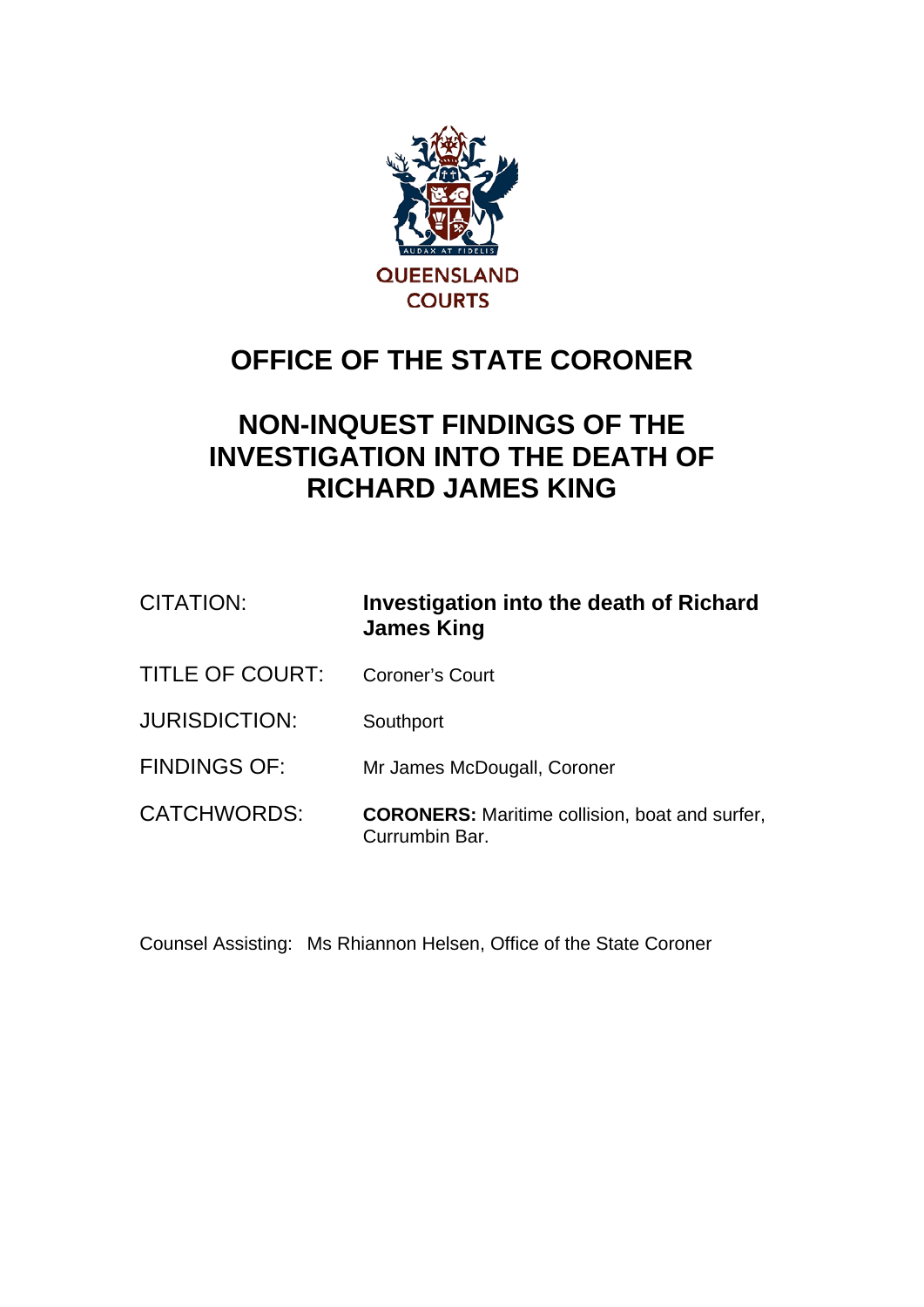# *Introduction*

Mr Richard James King was 42 years of age at the time of his death.

On 8 May 2011, at around 8:45am, a collision occurred between a boat driven by Mr Geoffrey Burgess and Mr King, who was paddling on a surfboard at the Currumbin Bar entrance to Currumbin Creek. Mr King sustained severe head trauma as a result of coming into contact with the boat's propeller. Despite assistance being rendered by Mr Burgess and other surfers in the area at the time, as well as officers from the Queensland Ambulance Service (QAS), Mr King was pronounced deceased after having been transported to the Gold Coast Hospital.

## *Sequence of events*

On 8 May 2011, at around 5:30am, Mr Burgess left his residence with the intention of travelling out to Burleigh Heads to fish. At approximately 5:45am he crossed the Currumbin Bar in his 5 metre fibreglass Cruise Craft Reef Raider boat.

At the time of the incident, Mr Burgess had owned the vessel for around seven years and was an experienced skipper, having held a recreational marine drivers license since 1986. He has over 25 years experience in boating and crossing coastal bars in South East Queensland.

Conditions at the Currumbin Bar that morning were very good with clear fine weather, light winds and a fairly small inconsistent swell. There were a large number of surfers in the general area.

On Mr Burgess' return at around 8:30am, he approached the Currumbin Bar and adjusted his speed to the same speed as the incoming waves whilst travelling towards Currumbin Creek (approximately 15 knots). Mr Burgess noticed a number of surfers (approximately 20 to 30) in the area and made eye contact with them so that they would know that he had seen them and would steer around them.

Whilst travelling between the waves after passing the surfers, Mr Burgess suddenly saw another surfer (Mr King) appear as he pulled out of the wave directly in front of him. He reduced his speed and swung the vessel starboard, before hearing a thud as the vessel passed over Mr King.

According to Ms Robyn Muhl, who is a member of the Volunteer Marine Rescue (VMR) and was stationed in the radio room located on the eastern side of the Currumbin Headland, she saw Mr Burgess' boat approaching the Currumbin bar in a direct line, approximately 50 metres from Lacey's rock wall. The location of the VMR radio room ensures that operators have unobstructed views of the entrance and vessels operating across the bar. Radio operators record each vessel that transits the bar.

Ms Muhl saw a lone surfer (Mr King) in the deeper water between sandbanks in line with the creek mouth, about 30 metres to sea from the Lacey's rock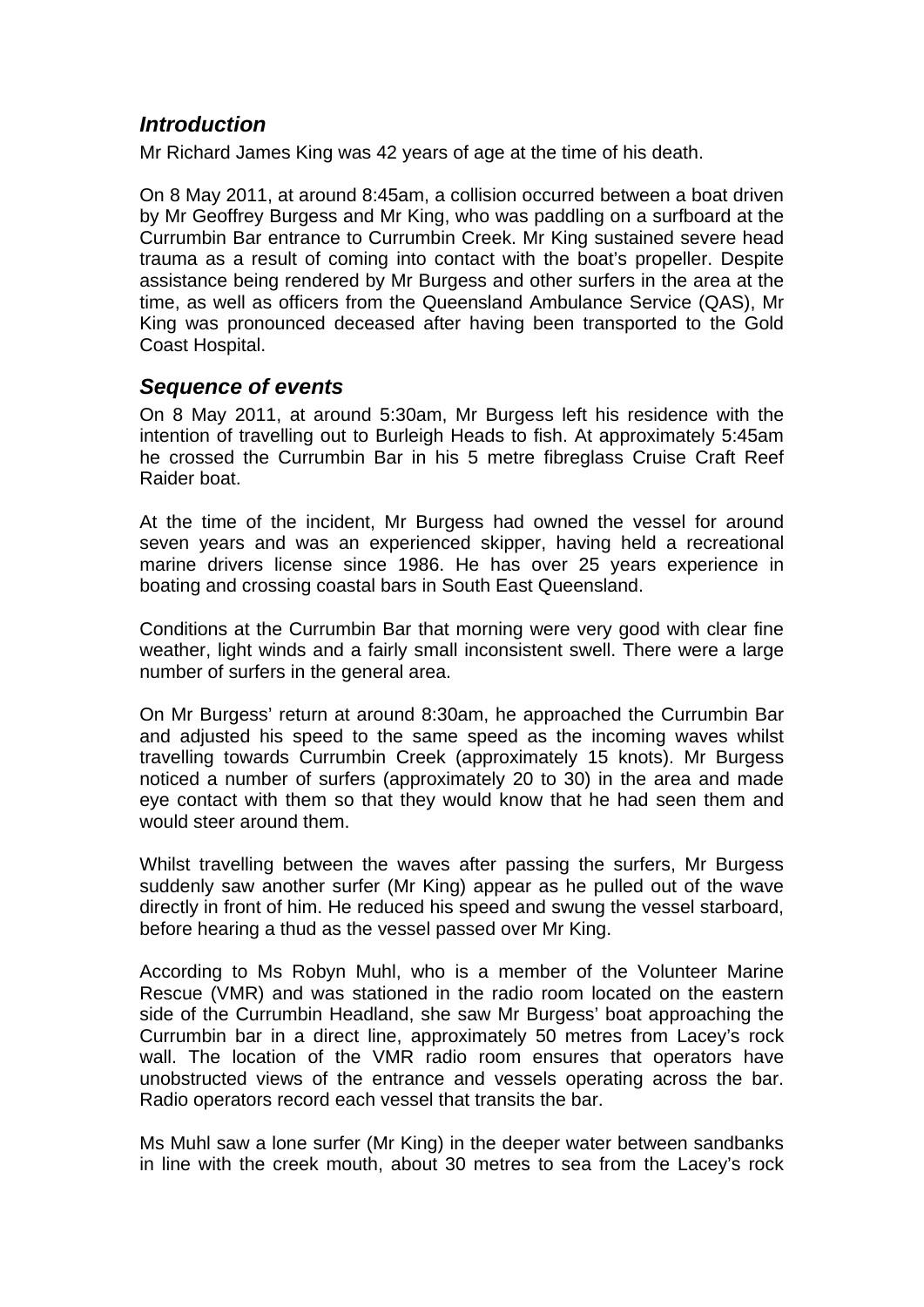wall. He appeared to be resting, facing towards the rock wall and was in the trough between two waves. The waves were about 0.5 metres in height. She observed the boat to be using the crest of the wave to the sea side of the surfer. The boat was in a slightly nose up position and maintaining the speed of the wave. In Ms Muhl's opinion, the speed of the boat was not excessive, considering it appeared to be maintaining the speed of the wave. Furthermore, the boat was not being operated in an unusual manner and was crossing the bar in a normal fashion. There was only one surfer (Mr King) adjacent to the path of the oncoming boat. He was lying prone on his board at the time and was stationary. He was positioned ahead and on the port side of the vessel. Ms Muhl did not expect that there would be a collision. She then saw the surfer look over his right shoulder before disappearing into the whitewater. She saw the boat pass the surfer and then perform an immediate uturn. Ms Muhl realised something was wrong and telephoned the Gold Coast Water Police before calling an ambulance.

Other surfers in the water at the time corroborate Mr Burgess' contention that he was travelling at around 15 knots as he passed through the bar and was operating the vessel in a safe and controlled manner. A number of the surfers in the area at the time stated that they had not seen Mr King prior to the collision.

Mr Burgess immediately turned his vessel around and went to the assistance of Mr King, who was then floating face down in the water with massive trauma to his head. Other surfers in the area also came to Mr King's assistance, ensuring his head was kept out of the water and helping to lift him into Mr Burgess' boat. Mr Burgess immediately got onto the marine radio and requested assistance. He then conveyed Mr King to the boat ramp where lifeguards were in attendance.

A short time later, QAS officers arrived. Mr King was stabilised before being transported to the Gold Coast Hospital. He was pronounced deceased at 10:51am.

## *Autopsy*

On 10 May 2011, Dr Dianne Little performed an external and full internal postmortem examination. A number of histological and toxicological tests were also conducted.

The post-mortem examination revealed a severe head injury consisting of a large laceration on the scalp with underlying comminuted, compound fracture of the skull with extrusion of the brain from the wound (injury 2). There were also diffuse haemorrhages throughout the underlying brain as well as lacerations on the upper surface of the brain on the right side. Another laceration was also noted on the left temple (injury 1) with underlying injury to the muscle and a small depressed fracture in its base.

At the request of Dr Little, police brought Mr Burgess' propeller to the autopsy. The propeller was compared to the sites of the head injuries, which were found to be consistent with having been caused by the propeller. From the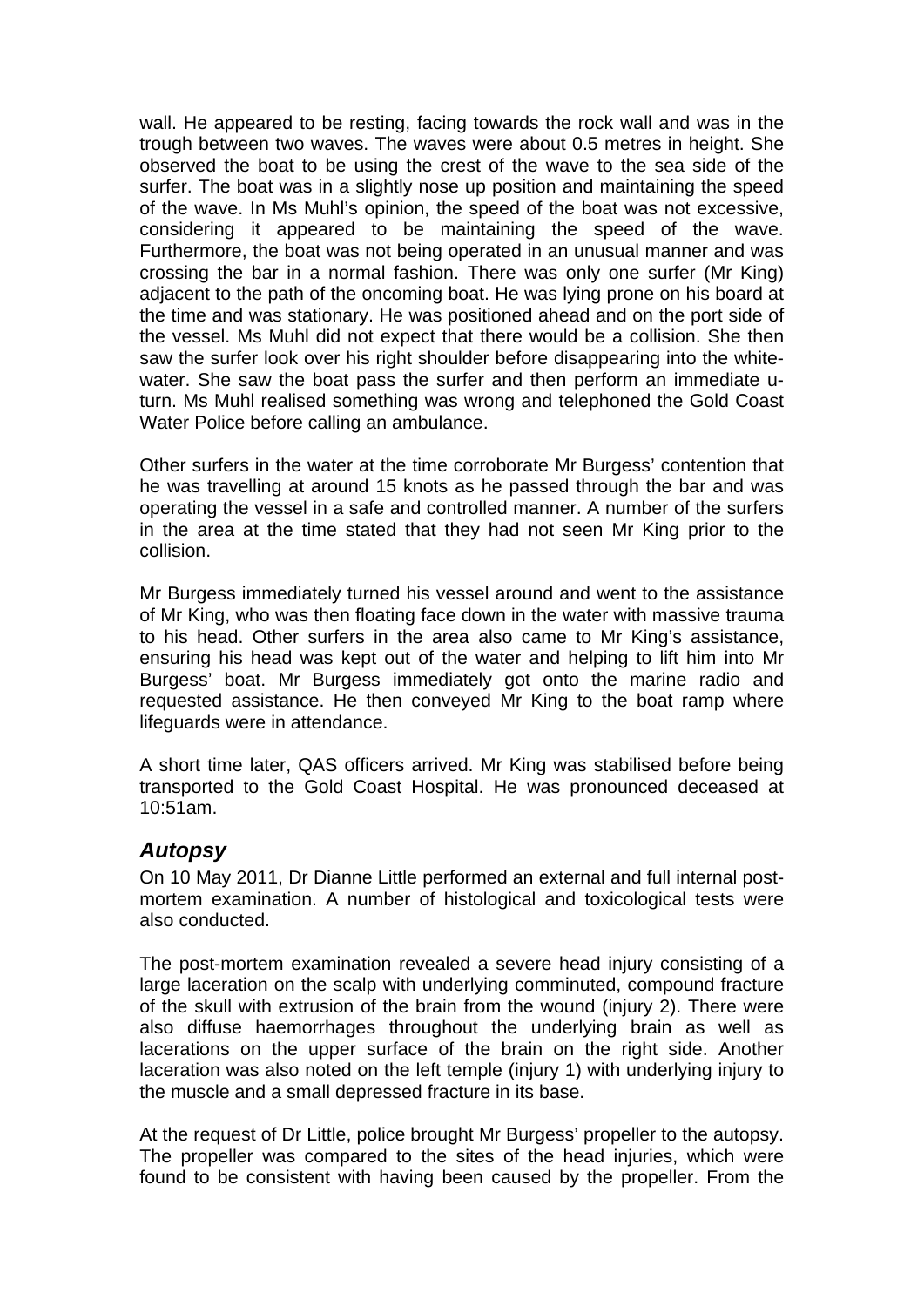shape and orientation of the blades, it would appear that injury 1 was the first injury occasioned on the head. Injury 2 appeared to have occurred subsequently and was found to be the direct cause of Mr King's death.

# *Investigation by police and Maritime Safety Queensland*

Shortly after the incident, Gold Coast Water Police were notified and attended the scene. Photographs of Mr Burgess' vessel and the sea conditions at Currumbin were subsequently taken by scenes of crime officers.

A mechanical inspection of Mr Burgess' vessel was conducted by Marine Technician, Mr Anthony Aitkin. Overall, the vessel was found to be in good operating condition with no mechanical issues or faults. The vessel also had all of the required safety equipment aboard.

During the course of the investigation, statements were obtained from all relevant witnesses to the incident. Footage from the Coastalwatch Cameras, which overlook Currumbin Alley were sourced, as was other footage of the conditions on the day. The incident itself was not captured on video.

## **Electronic interview with Mr Burgess**

Mr Burgess was spoken to by police at the scene and provided a signed notebook statement. A breath test was also administered and found to be negative. He then voluntarily accompanied police to the Burleigh Heads Police Station and participated in an electronic record of interview.

During his interview with police, Mr Burgess stated that there was only about one and half seconds between when Mr King first appeared to when he was hit. He recalled turning the wheel of his vessel starboard immediately when he saw Mr King; however he did not think the vessel had responded by the time they collided.

Mr Burgess recalls that he was travelling at approximately 15 knots at the time to keep up with the wave he was following in. He stated that he was keeping a diligent lookout for surfers and other persons, as he always did, coming back through the Bar. He navigated a path through surfers and paddle boarders in the area at the time. He acknowledged that he came within 10 metres of the surfers either side of the vessel. Whilst Mr Burgess was aware that in enclosed waters vessels are required to do 6 knots, he contended that this could not be done when in the waves, as vessels must maintain the speed of the wave in order to avoid getting swamped.

Mr Burgess believes that Mr King must have been lying down on his board in front of the wave as he did not see him. Mr King simply popped up in front of him. He estimated that the point of impact was 60 to 70 metres due north of Lacey's rock.

Mr Burgess regularly navigated through the Currumbin Bar and estimated that he undertook around 40 trips a year in this area. He had been navigating the Currumbin Bar for some 20 years.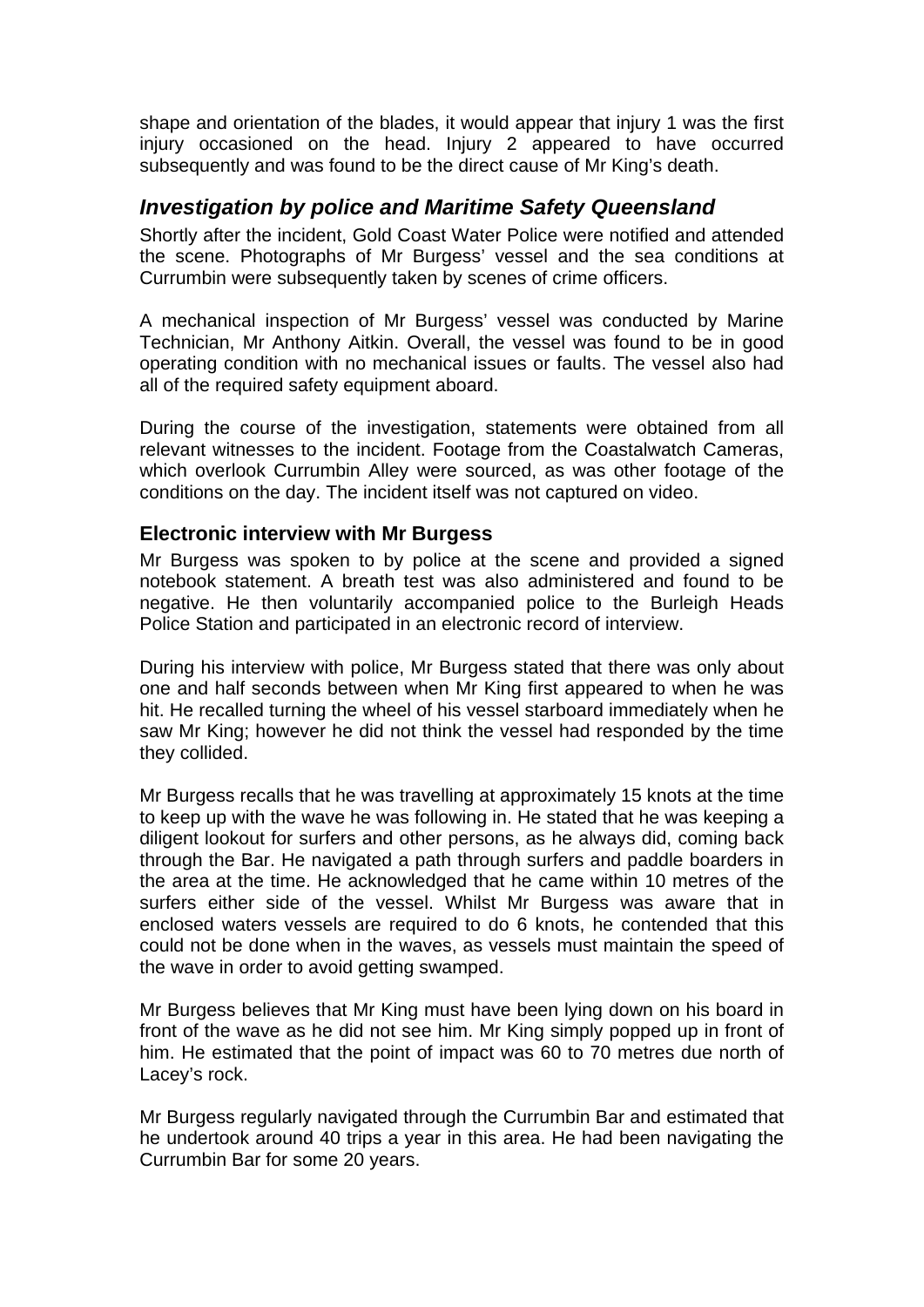## **Interim investigation reports**

During the investigation, Marine Officer, Mr Anthony Allback, completed two interim reports regarding the incident, dated the 11 May 2011 and 14 July 2011.

According to Mr Allback, the area where the collision occurred, the Currumbin Bar leading into Currumbin Creek, is a known high risk area where shifting sandbars, large numbers of surfers, and many types of vessels and watercraft come into close proximity in various conditions. Dredging of the lower reaches of the creek have proved effective as a temporary measure only, as any large swell events fill the deeper areas with sand quickly. In times of heavy rainfall in the Currumbin Valley and flood of the Currumbin Creek, a temporary channel develops along the northern groyne and in a northern direction out from the groyne and into the surf zone. The area from Currumbin Point, north along 'the Alley' to the south end of Palm Beach, locally known as 'Lacey's' is a very popular surfing area, as waves suitable for all types of water craft and experience levels can be found in the one area.

Preliminary investigations suggested that it was an appropriate time for Mr Burgess to cross the Bar considering the ambient weather conditions and making tide. However, there would have been quite a number of persons in the water at the time. Mr Allback notes that interaction between board riders and motorised craft in the Currumbin Bar is not new. In his view, further regulation of the area to manage interaction between the two groups would be difficult to apply and enforce. The area is a coastal bar which is an area of danger that persons enter at their own risk.

Ultimately, it was Mr Allback's finding that this incident was an accident in a known high risk area. He suggested that a Marine Bulletin be produced to remind the public of the known dangers as a result of interaction between vessels in coastal bars.

#### **Final conclusions following the investigation**

Having considered all of the evidence obtained during the course of the extensive investigation, Police and Maritime Safety Queensland share the view that there is no evidence to suggest that Mr Burgess was not keeping a proper lookout at the time of the collision or driving his vehicle in an unsafe manner. Rather, his vessel's passage through the area was summarised by witnesses as about the same speed as the waves (15 knots) while showing consideration for surfers in the proximity. Four witnesses stated that they did not see Mr King just prior to the collision. According to VMR operator, Ms Muhl, Mr King was seen to be lying prone just prior to the collision. She did not expect that Mr Burgess' vessel and Mr King would collide. It appears from the independent witness accounts and Mr Burgess' record of interview that Mr King had not been able to be seen as he was prone on the surfboard immediately prior to the collision and was thus hidden from Mr Burgess' view by the wave between them.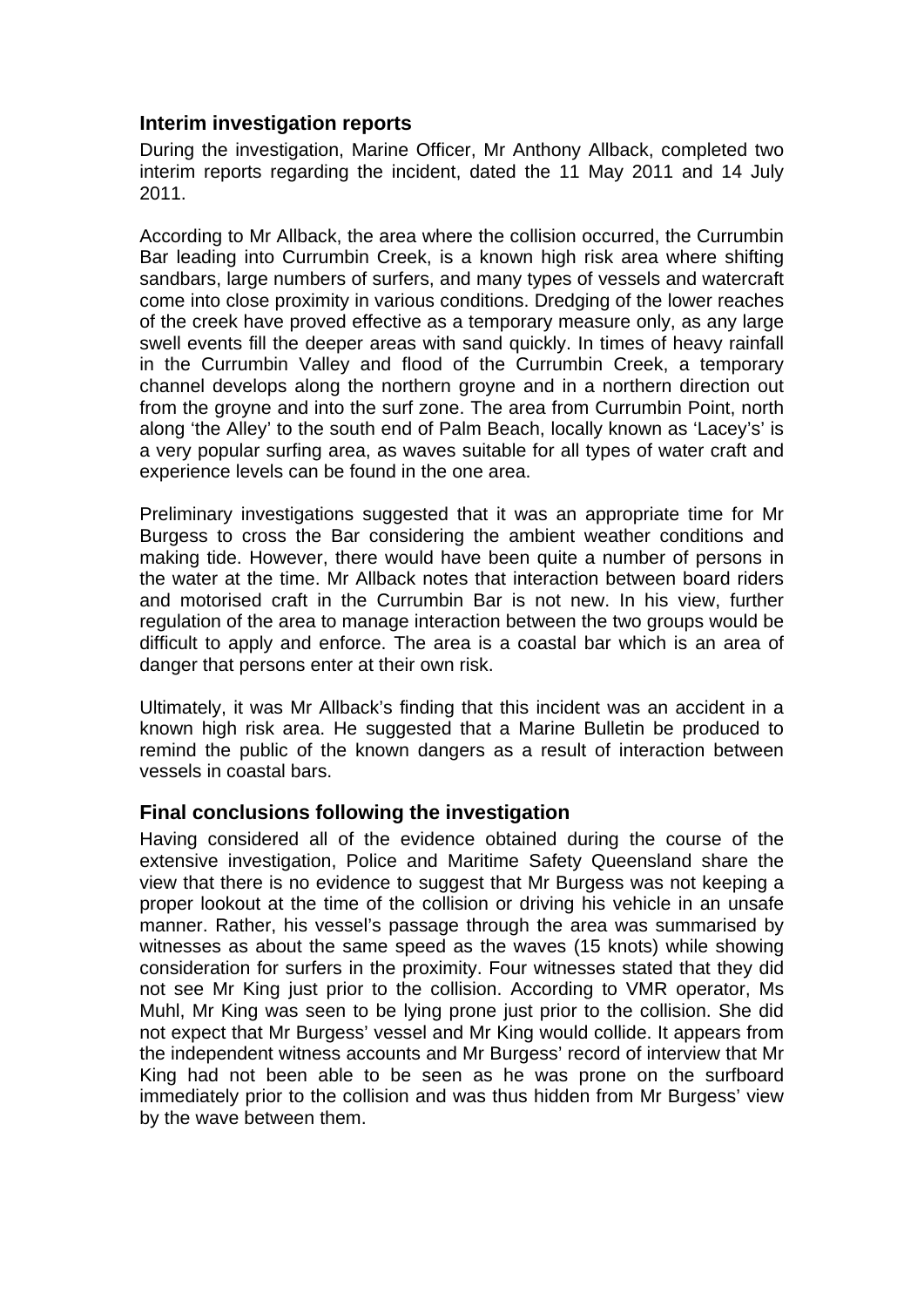This incident was categorised as a tragic accident due to the high risk and constantly changing conditions of the Currumbin Bar and the close proximity of surfers and motor vessels.

## **Maritime Safety Queensland report, 'Currumbin Creek Bar Navigational Safety Management', dated June 2011**

Since the accident involving Mr King, Maritime Safety Queensland have produced a report entitled, *'Currumbin Creek Bar Navigational Safety Management'* (the Report) which examines the options to manage the risks associated with the interaction between vessels and surfers at this location. A copy of the report was submitted as part of the coronial investigation.

The purpose of the Report was to review options to mitigate risks associated with the interaction between vessels and surfers at Currumbin Creek on the southern Gold Coast.

The Report notes that Currumbin Creek and its surrounding waters have been popular with recreational boating enthusiasts for many years. Boats frequently transit the creek from the public boat ramps to the creek mouth to gain access to the ocean, particularly Palm Beach Reef. The creek is also very popular for passive water activities such as kayaking, stand up paddle boards and swimming. Currumbin 'Alley' is extremely popular with surfboard riders and learner surfers.

While conditions at the entrance bar vary, the most navigable track for small vessels is often through the surf break used by board riders. This creates interaction between vessels and surfboard riders who compete for the same areas to carry out their activities.

The most suitable track for vessels wishing to cross the bar changes regularly based on a number of factors. At times, the best approach is along the northern training wall, followed by a north westerly heading out through the breaking surf. This track allows for interaction with board riders surfing North West of the training wall. As most surfers begin their ride off the Currumbin Rock, potential vessel/surfer interaction is highest when the most navigable track leads towards Currumbin Rock.

The Report notes that the incident causing Mr King's death occurred as a boat was crossing the bar at the entrance of the Currumbin Creek.

#### **Current dredging program**

The Report recognises that there is an extended history of calls to dredge Currumbin Creek, as well as other coastal bars. Coastal bar crossings are a recognised navigational hazard and Marine Safety Queensland has a number of initiatives to ensure that mariners are aware of the dangers and take appropriate safety precautions.

Transport and Main Roads (TMR) promote the recognition and management of risks from coastal bar crossings, however do not dredge coastal bars, except as part of an adopted management scheme. While dredging will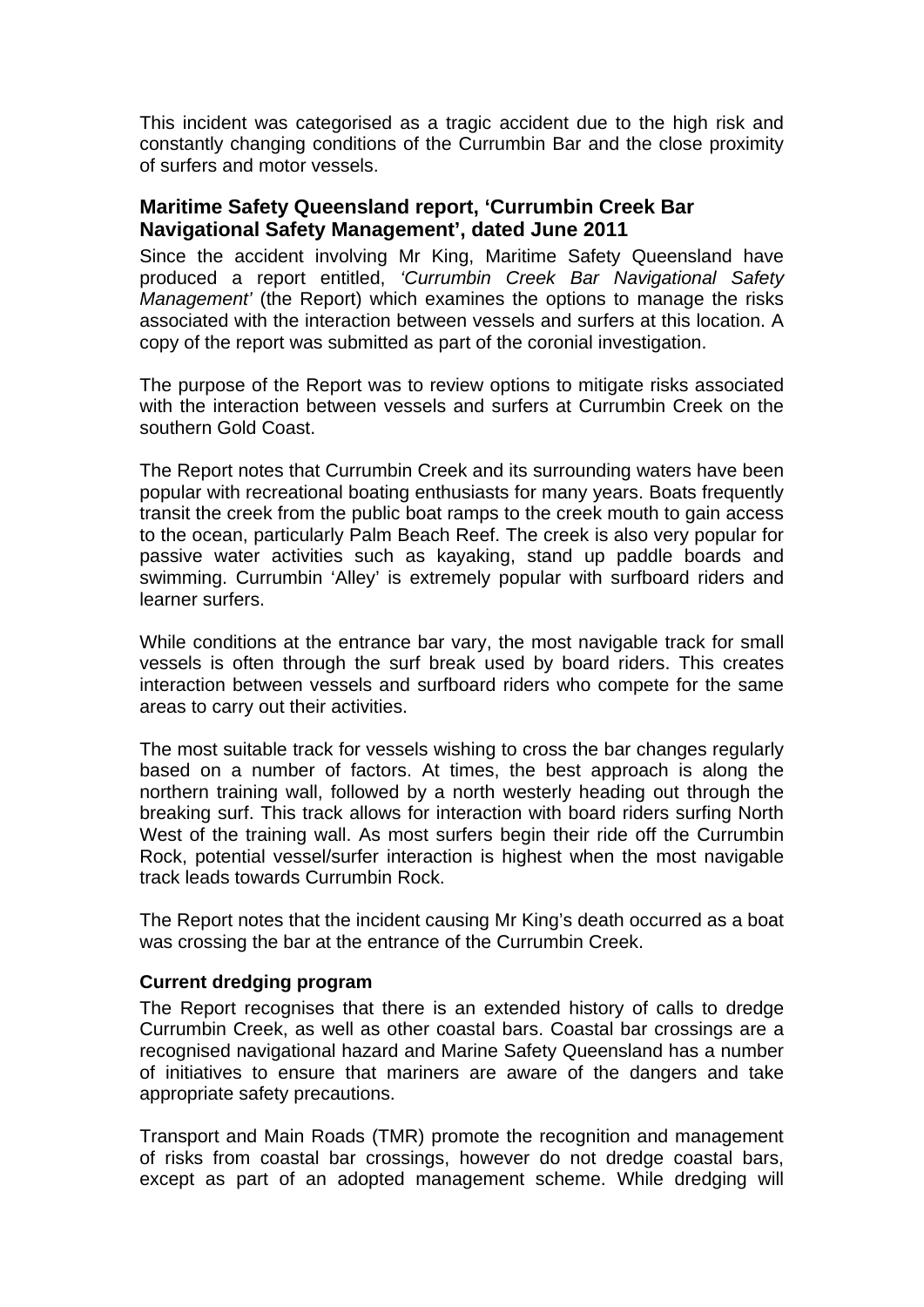alleviate the hazard, the highly dynamic environment can quickly re-establish the bar, and dredge operations are restricted by the frequent and hazardous surf at these locations. As such, dredging is generally an expensive and unreliable solution to coastal bar hazards.

The Gold Coast City Council (GCCC) dredges the Currumbin and Tallebudgera creeks annually, primarily to mitigate flooding and coastal erosion. Water quality and navigational benefits are also realised, but coastal access is not a designed objective.

## **Physical processes and engineering options**

A number of coastal process studies have been undertaken of the Currumbin entrance and the wider Gold Coast area. These studies have identified a net northerly movement of approximately  $0.5$  million  $m<sup>3</sup>$  of sand along the Gold Coast beaches per annum. The high transport rate sustains the complex bar system at the Currumbin Creek that provides the famous surfing break. It also makes it both costly and difficult to maintain a fixed navigational channel through the entrance.

Previous studies of the Currumbin Creek area have focused on four main issues:

- Keeping the entrance open to maintain recreational and environmental water quality.
- Keeping the entrance open to provide flood mitigation for properties in the creek catchment.
- Sourcing sand for erosion mitigation at Palm Beach.
- Investigating the feasibility of improving navigational access to the ocean.

Several coastal process studies have been undertaken in the area and the physical processes are well documented. The first three issues above are managed by the GCCC via an annual dredging campaign clearing the inner Currumbin Creek entrance throat and placing the material on Palm Beach as nourishment.

TMR will generally not fund dredging at coastal bars like the Currumbin Creek entrance, where high transport rates mean high recurrent dredging costs and high uncertainty regarding the ability to maintain standards. Dredging is only considered in cases where detailed engineering and economic analyses demonstrate it is part of a viable solution to improved navigational outcomes.

Engineering options investigated for Currumbin Creek have been focused on the four issues as outlined previously, primarily to keep the throat clear and the beach nourished. Navigational benefits have also been realised, but have not been the primary focus and have been limited due to the difficultly in maintaining a channel at and beyond the entrance.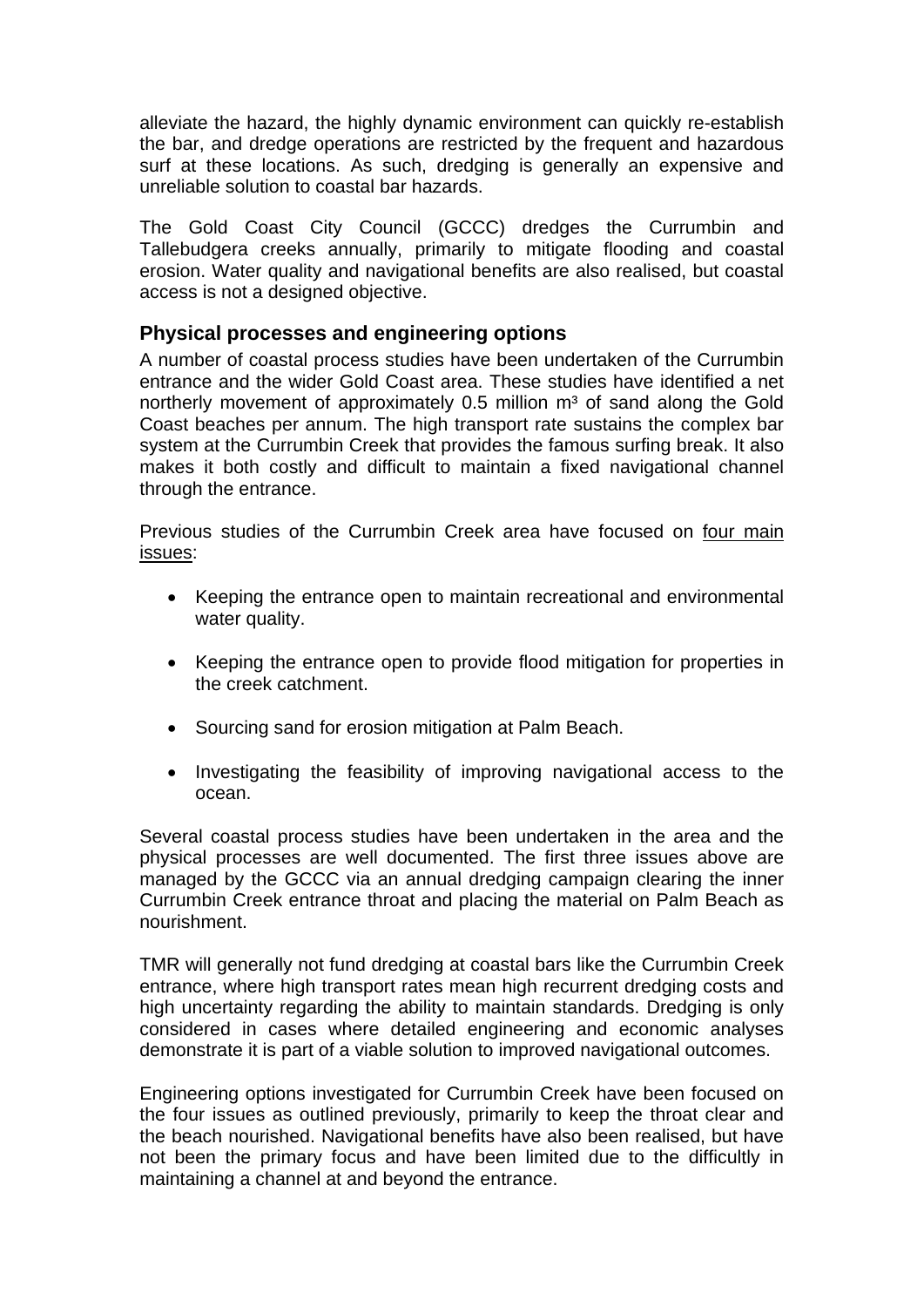# **Sand Bypass System**

Whilst fixed sand bypass systems are relatively uncommon, there are plants just north and south of Currumbin. This option would involve installation of a jet pump system, notionally on a fixed jetty to the south of Currumbin rock, to pick up the sand moving north before it gets to the entrance channel. One or more discharge outlets would need to be established on Palm Beach. In addition to a number of other requirements (including additional land for a pumping plant and pipes), the removal of the entrance bar by dredging would be fundamental to the establishment of a fixed sand bypass system. This would remove or greatly alter 'the Alley' surf break. Whilst this would potentially reduce the risk of vessel/surf craft interaction, the same outcome could be achieved by banning surfing there.

There are however additional challenges at this location related to research into an optimal training wall configuration. The relatively small tidal prism of Currumbin Creek means that any sand leaking past the sand bypass system during storm events would rapidly fill in the entrance and therefore frequent dredging would be required to maintain navigability.

The Report acknowledges that whilst it may be possible to design a system that is sensitive to local conditions, the challenges are considerable.

# **Dredging**

Improved navigational access could be provided through dredging; however the dredge would have to be available on a permanent basis to ensure a clear channel because of the highly dynamic nature of the location. Furthermore, operation of the dredge would be restricted by wave climate, so a permanent channel cannot be assured. The frequent presence of an operating dredge would also create a potential hazard for both vessels and surf-craft.

## **Sand bed fluidisation**

This concept relies on a grid of pipes anchored to the sea floor at the entrance and/or along the channel. Water or air is then pumped through the pipes, which are perforated or have nozzles, during an ebb tide. This mobilises any sand in the channel, allowing the tidal flows to carry the sand away from the entrance.

This option relies heavily on the tidal flows being high enough to carry the sand away. Currumbin Creek has a very small tidal prism, which is why the entrance requires annual dredging. Such a system would only work in the throat of the channel, so it would not serve to improve navigation across the bar unless it was installed in conjunction with modified training walls to provide an extended narrow channel out to sea.

The pipes themselves, however, could prove to be a navigational hazard within the channel and the training walls could alter the surf break and/or provide a hazard for surfers. Implementation of a pipe grid without large training works would potentially enhance GCCC's current dredging objectives, but it is unlikely to maintain a navigable entrance. While this option may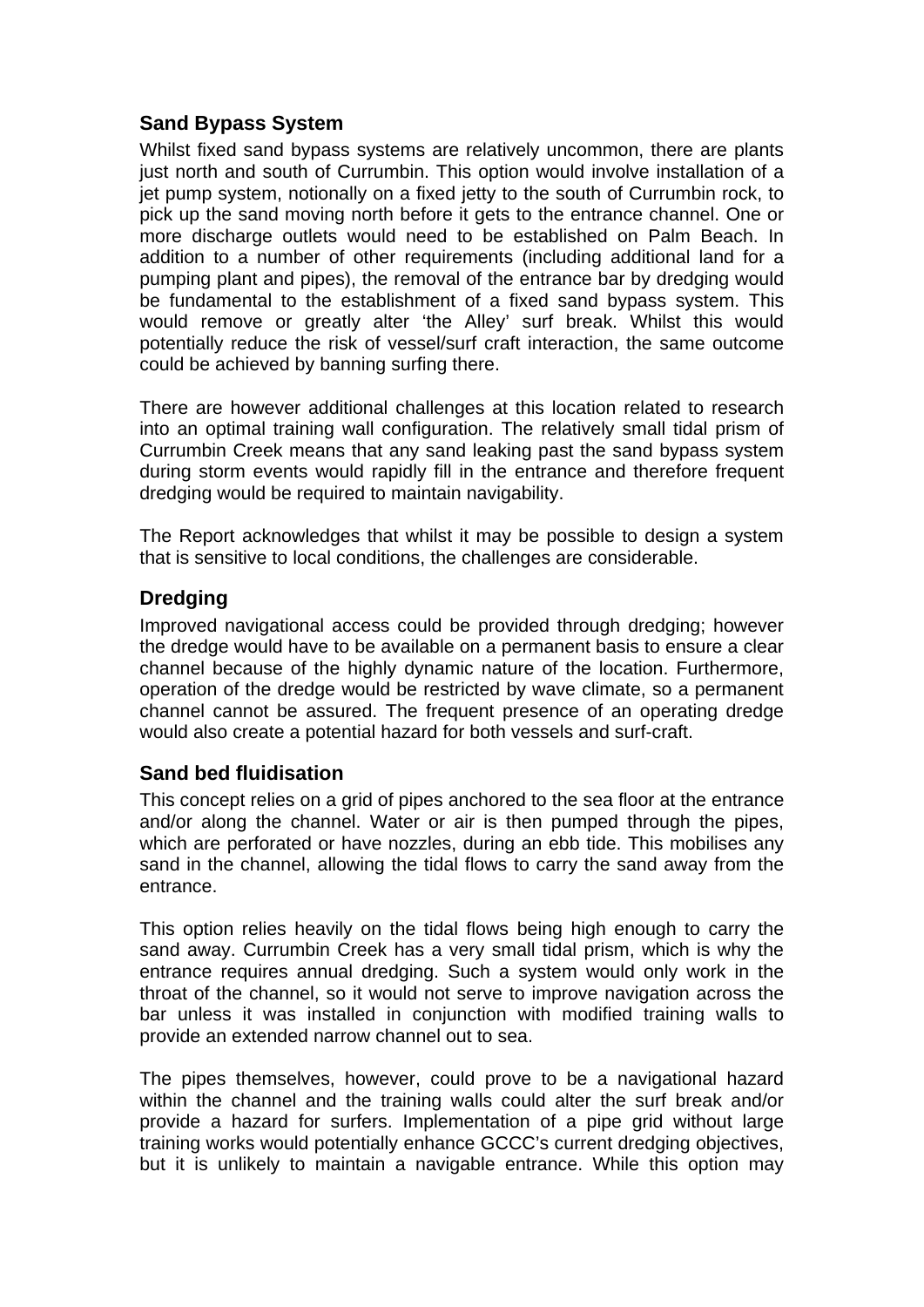provide some benefits to the management of Currumbin Creek, the technology is largely unproven, and would probably require substantial training wall works for there to be any hope of acceptable navigational outcomes. The Report notes that it is hard to imagine a configuration for works at this location that would address navigational requirements without compromising other amenity values, including surfing.

## **Modified council dredging program**

Whilst GCCC's current dredging program is not focused on navigational outcomes, it does provide a better defined channel through the throat of the estuary, thereby concentrating tidal and flood flows. GCCC typically dredge once a year, however, there have been suggestions to increase this to twice per year.

Whilst this would probably provide increased navigational benefits, the magnitude and duration would be dependent on weather conditions. It is also uncertain how this modification would affect the other outcomes GCCC seeks to provide through dredging. While improvements could be realised, unintended consequences are also possible. Current practices have provided relatively stable and satisfactory outcomes.

#### **Usage, operational arrangements and options**

The number of vessels crossing at the Currumbin Bar varies with the available depth of water and the size of ocean swells. Vessels using Currumbin Bar are generally less than 7 metres long, with the majority less than 5 metres in length.

In 2010, VMR recorded 6556 bar crossing by 3228 vessels, an average of 62 vessels per week or eight per day.

Statistics provided by the GCCC Life Guard Service indicate a large number of passive users, including paddle craft and swimmers, at Currumbin Alley.

#### **Traffic lanes/marine zones**

In November 2010, Marine Safety Queensland gazetted a Notification of Danger to Marine Safety that prohibited free-styling, wave jumping or tow-in surfing when non-powered watercraft are present at the mouth of Currumbin and Tallebudgera Creek. The establishment of these restricted areas has seen a decline in the number of persons operating personal watercraft ('PWC') or jet skis at Currumbin and thus a decline in the interaction of passive craft and PWC.

The introduction of any specific boating traffic lanes at Currumbin bar would be difficult to maintain, given the dynamic nature of the waterway. Rapidly changing conditions at the bar would necessitate the relocation of any traffic lanes that may be established. Crews would find themselves at Currumbin every week to reposition markers that would identify any traffic lanes. Alternatively, vessels would be directed to navigate in a way that may not be the safest of navigational courses.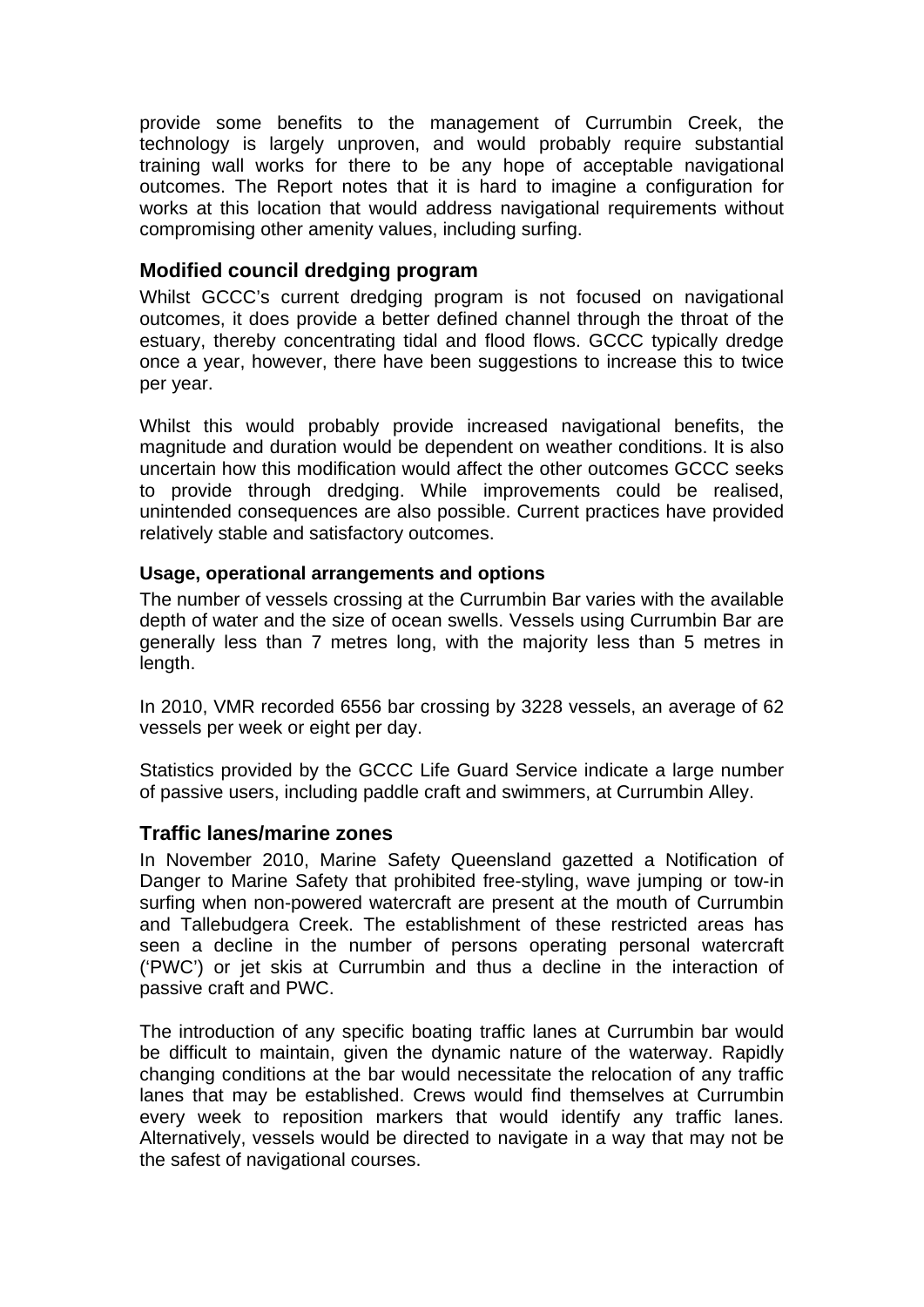The Report notes that the only way to eliminate the interaction of motorised craft and passive non-motorised craft would be to establish a marine zone prohibiting the use of motorised vessels at Currumbin bar. This would not be popular with the boaters that use the Currumbin bar and to some extent the residences of the upstream canal systems who like the status of ocean access.

# **Warning horns/flags**

A warning system using horns is in use for boats operating off the beach at the Pass at Byron Bay. Commercial dive boats negotiate the surf break to access offshore dive grounds and in doing so use the horn warning system per the code of conduct. One long blast of the vessel's horn is sounded before moving through the surf zone. The code of conduct prescribes conditions for operators navigating in the area, like minimum speeds to be observed while crossing the break and use of the far end of the beach to gain access to the ocean.

Whilst a similar warning system could be used by vessels operating Currumbin Bar, unrestricted access at Currumbin could compromise adoption due to the greater number and diversity of operators.

Vessels at Currumbin could also be required, or encouraged, to use a flag, similar to those sometimes seen on bicycles. The intent would be similar to the use of the horn, however, the warning would be visual rather than audible.

The Report notes that whilst these options both have advantages of being relatively low cost, the extent to which they would be effective is uncertain and it may be difficult to get 100% compliance if this is the only location in the State where they are implemented, as vessels may arrive without the required equipment. It might be possible to install some sort of centralised warning system, but it is not obvious how this could be designed to operate automatically or remotely.

## **Education**

The waters around the Currumbin estuary are serviced by two public boat ramps where the majority of vessels using the bar launch and retrieve. Signage is already in place at both ramps warning vessel operators about the Notification of Danger to Marine Safety and a general warning about the dangerous bar conditions. The Report suggests that these signs could be updated to incorporate all messages on the one sign and an additional warning about the interaction between surfers and boats.

VMR could also be utilised to warn vessel operators by marine radio whether surfers are present in the navigational area and to provide general cautionary advice regarding crossing the bar. However, the Report notes that there would be concerns for the State and/or VMR about possibile liability should this be implemented.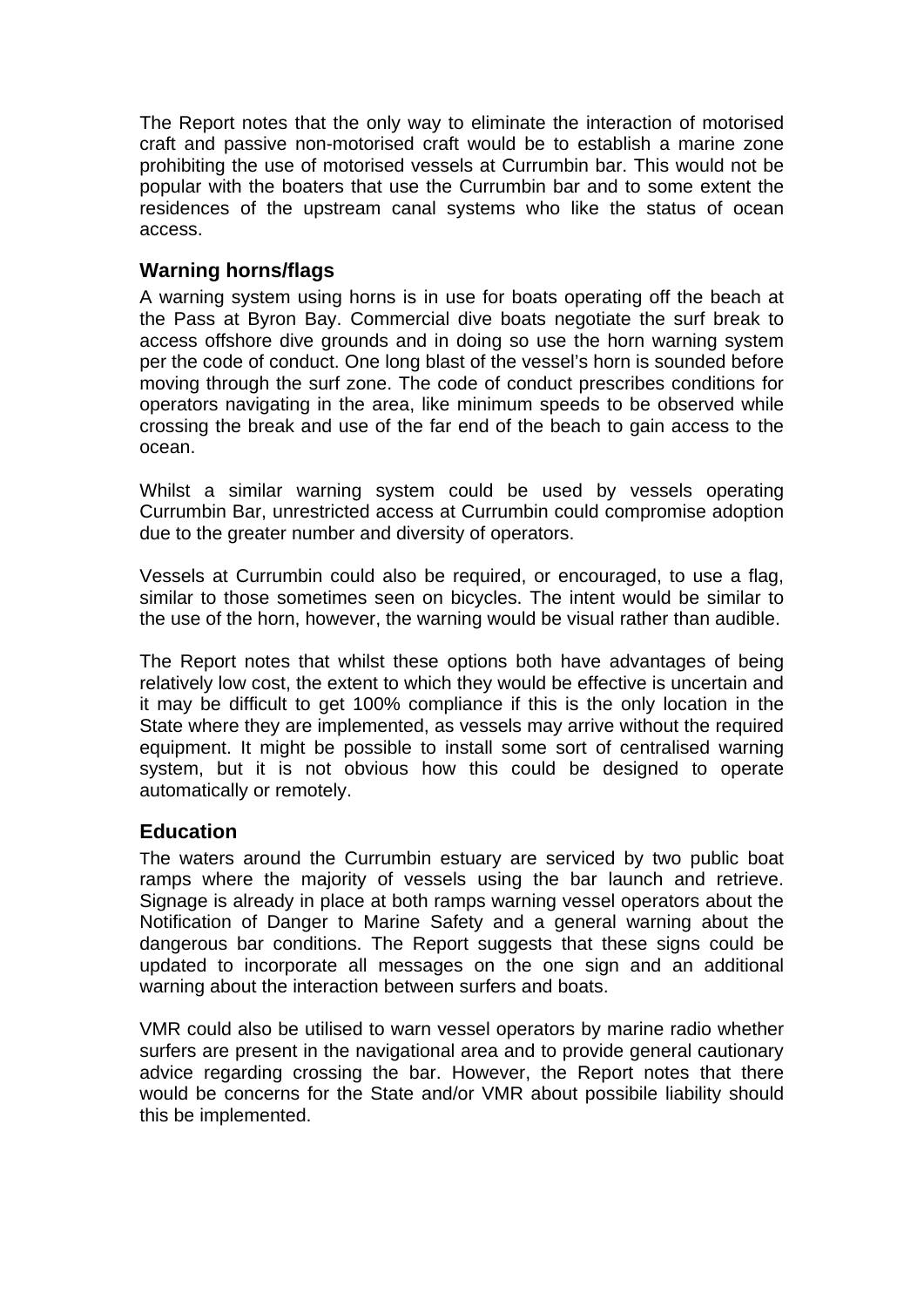# **Consultation in preparation of the Report**

As part of the preparation of the Report, Marine Safety Queensland undertook widespread, informal consultations with a number of stakeholders, including a number of interest groups, such as the Alley board riders, VMR, Byron Bay Dive Centre, local businesses, Queensland Recreational Boating Council and the Currumbin Surf Riders. An online discussion forum was also established to allow members of the public to provide comments and suggestions.

The Report states that the most noteworthy sentiment in relation to the management of the risk at Currumbin is the relatively universal lack of support for any sort of bans or restrictions that would effectively support the rights of one set of stakeholders by denying use to another group. There is recognition that this approach would mitigate the risk, however, neither surfers nor boat operators want to be banned and neither group is inclined to impose that outcome on the other.

This sentiment was accompanied by a general acknowledgement that the presence of vessels and surf craft in the area is simply a risk that users accept in deciding to recreate at that location.

It was also evident through the consultation process that stakeholders saw the recent changes in relation to the operation of PWC's in the area as positive.

Whilst there was some support for dredging, it is notable that a number of stakeholders appreciate the complex dynamics of the problem and the limitations of alternative physical interactions.

## **Recommendations**

The Report ultimately made the following recommendations:

#### **(a) Dredging is not a solution**

 *The concept of using dredging to provide a predictable navigational outcome at Currumbin is impractical due to the naturally high sand transport rates at this and other coastal bars.* 

#### **(b) A designated channel is not a solution**

 *A marked, but un-dredged, channel could direct vessels to navigate through an area that is not the safest option. Even if a dredged channel could be maintained, there would still be a risk of surfer/vessel interaction within the channel.* 

# **(c) A ban, whilst effective, is unsupported**

 *Banning either vessels or surfers would effectively eliminate the risk of unsafe interaction, however both groups consider the existing risk to be preferable to a ban.* 

#### **(d) Ongoing and increased education is supported**   *Safe behaviour is universally supported as a way to manage risk. Opportunities to enhance existing signage,*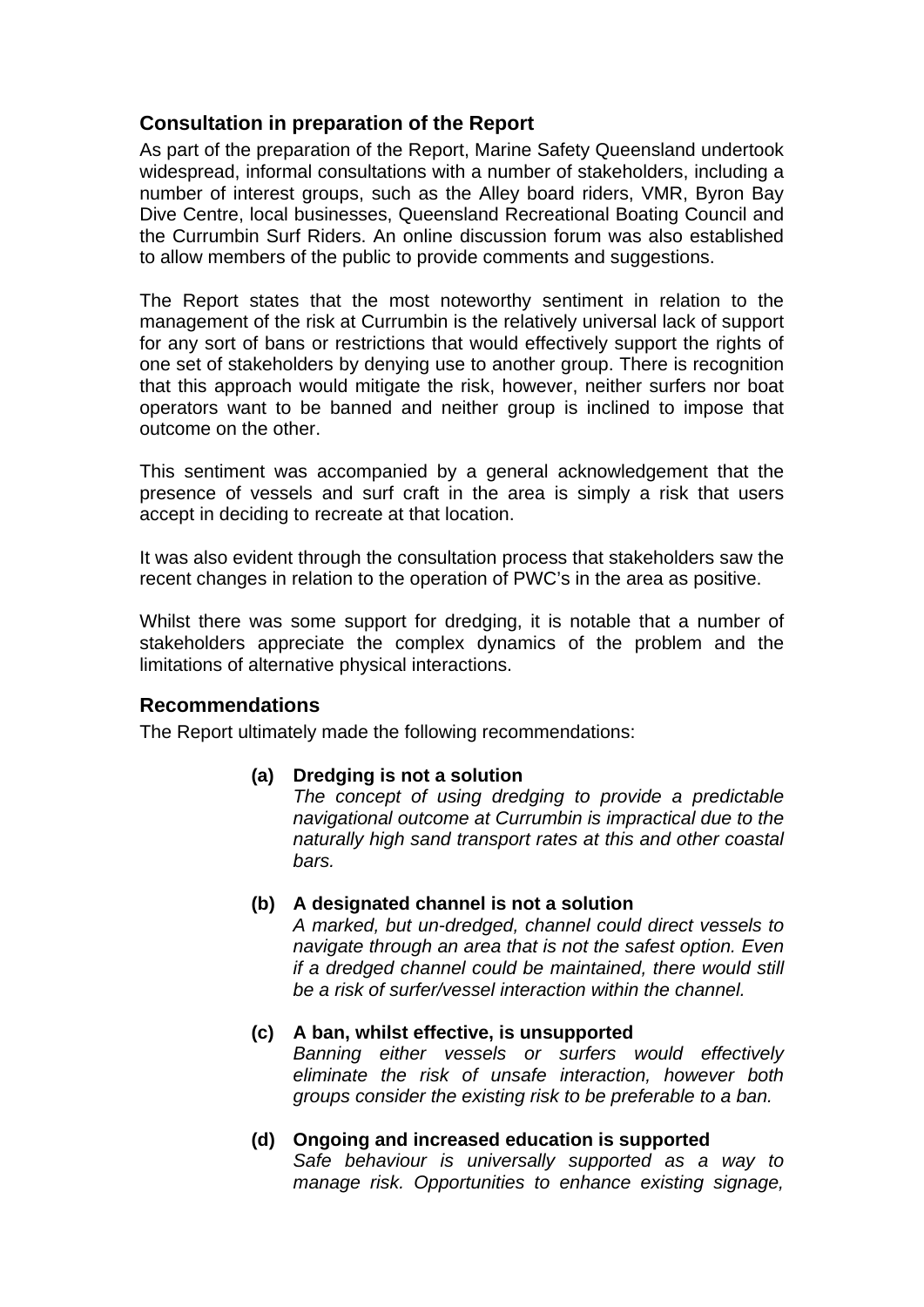*promote the role of the VMR as a communications base, and adopt systems such as horns and/or flags should be explored further and pursued where feasible.* 

#### **(e) Legislation should be clarified**

 *The current lack of uncertainty regarding whether a surfer is a vessel is problematic. Legislation should be amended, as necessary, to clearly define surf craft as either vessels or swimmers.* 

#### **(f) Further investigations are not warranted**

 *TMR has invested in physical interventions, through sand bypassing, training walls, and/or dredging at certain locations where technical investigation and economic studies support action. The challenges at Currumbin are such that further investigations of these options are not considered warranted. The inability to manage sand for navigation without adversely affecting surfing is probably the most significant factor; any solution would have to*  favour one over the other and would probably struggle *operationally and attract constant criticism. In addition, the value of boating activity is relatively small and unlikely to warrant the substantial level of investment that would probably be required.* 

### *Conclusions*

Mr King was 42 years of age when he died as a result of head trauma sustained during a collision with a boat at the Currumbin Bar on 8 May 2011.

I am satisfied that the circumstances surrounding Mr King's death have been thoroughly and professionally investigated by the police and Maritime Safety Queensland. The findings subsequently made by both parties are appropriate and supported by the evidence obtained. This incident was clearly an unfortunate accident due to the high risk and constantly changing conditions of the Currumbin Bar. Independent witness accounts confirm that Mr Burgess was not driving in an unsafe or unruly manner at the time of the collision. He was crossing the bar at a suitable time, considering the tide and weather conditions. Mr Burgess is clearly an experienced boat operator and had navigated the Bar many times previously. It seems likely that Mr King was not visible to Mr Burgess shortly prior to the accident as he was lying prone on his surf board. In fact, a number of the surfers in the area at the time had not seen Mr King prior to the collision.

It is clear from the material obtained during the course of the coronial investigation that the Currumbin Bar is a well known high risk area which is shared by many vessels and surfers. As such, it is common for them to come into close proximity with one another. As Mr Allback noted in his interim investigation report, this particular coastal bar is an area of danger, which persons enter at their own risk. Despite these high risk conditions and the popularity of the coastal bar, fatal collisions are not a regular occurrence.